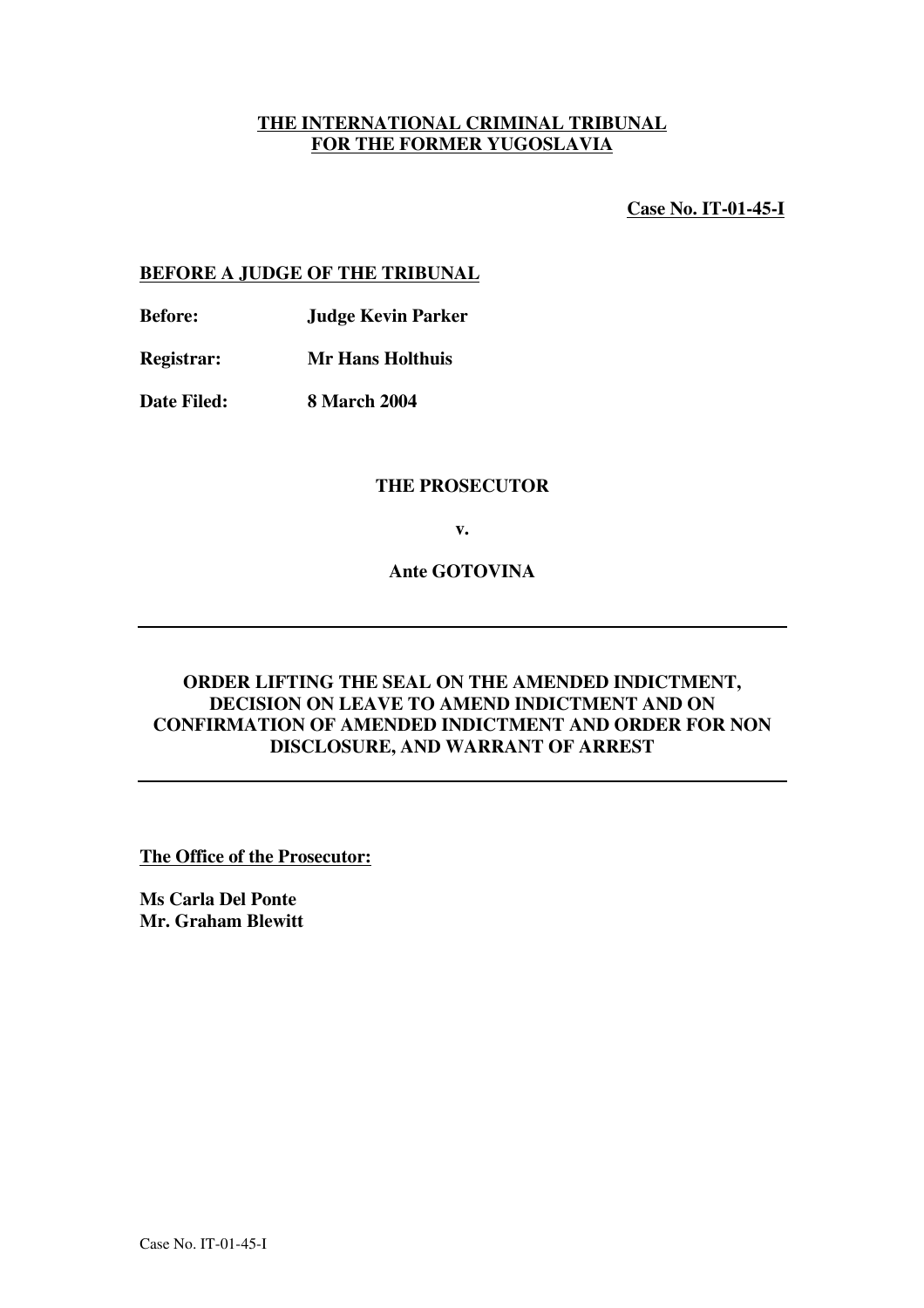I, Kevin Parker, Judge of the International Tribunal for the Prosecution of Persons Responsible for Serious Violations of International Humanitarian Law Committed in the Territory of the Former Yugoslavia since 1991 ("International Tribunal");

**BEING SEIZED** of the Prosecutor's Motion to Lift the Seal on the Indictment, Decision on Leave to Amend Indictment and on Confirmation of Amended Indictment and Order for Non Disclosure (Decision and Order"), and Warrant of Arrest pursuant to Rules 53 and 54 of the Rules of Procedure and Evidence ("Rules");

**HAVING REVIEWED** and **CONSIDERED** the Prosecutor's Motion and reasons for lifting the seal of the Indictment, Decision and Order, and Warrant;

**AND FINDING** that because the two accused in a separate but related indictment, *Prosecutor v. Ivan ČERMAK and Mladen MARKAC, IT-03-73-I, in which Ante* **GOTOVINA** is named as a co-perpetrator in a joint criminal enterprise, are in protective custody in Croatia and this fact is now in the public domain, it is likely that **Ante GOTOVINA** will be aware that he has been charged in an Amended Indictment with participating in a joint criminal enterprise with these two accused. I also find that the fact that Ante **GOTOVINA** is a fugitive on an existing warrant is widely known and reported. Therefore, no valid purpose is served in keeping the documents sealed, and the interests of justice are new best served by making the documents public in order to facilitate the arrest or surrender of Ante **GOTOVINA**.

#### **IT IS HEREBY ORDERED** that:

(a) In accordance with Rules 53 and 54, the Indictment, Decision and Order, and Warrant shall now be made public;